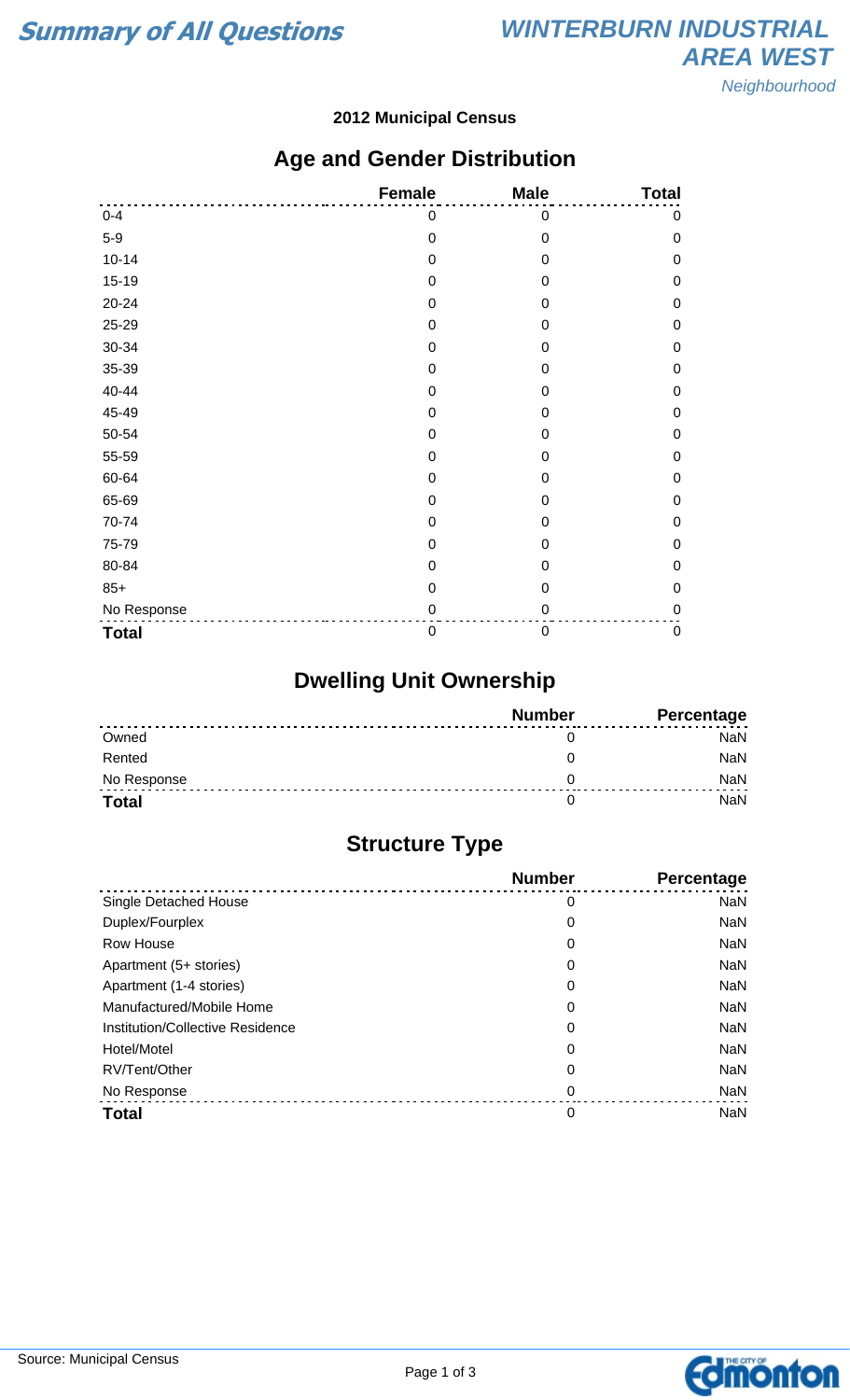**Neighbourhood** 

# **Dwelling Unit and Property Status**

|                           | <b>Number</b> | Percentage |
|---------------------------|---------------|------------|
| Occupied                  | 0             | <b>NaN</b> |
| Unoccupied                | 0             | <b>NaN</b> |
| Vacant Lot                | 0             | <b>NaN</b> |
| <b>Under Construction</b> | 0             | <b>NaN</b> |
| No longer in use          | 0             | <b>NaN</b> |
| No Response               | 0             | <b>NaN</b> |
| <b>Total</b>              | 0             | <b>NaN</b> |

#### **Marital Status**

|                      | <b>Number</b> | Percentage |
|----------------------|---------------|------------|
| Married              | 0             | <b>NaN</b> |
| Common-law           | 0             | <b>NaN</b> |
| Separated/ divorced  | 0             | <b>NaN</b> |
| <b>Never Married</b> | 0             | <b>NaN</b> |
| Widowed              | 0             | <b>NaN</b> |
| No Response          | $\Omega$      | <b>NaN</b> |
| <b>Total</b>         | 0             | <b>NaN</b> |

### **Employment Status**

|                            | <b>Number</b> | Percentage |
|----------------------------|---------------|------------|
| Preschool                  | 0             | <b>NaN</b> |
| Kindergarten - Gr.6        | 0             | <b>NaN</b> |
| Gr.7 - Gr.9                | 0             | <b>NaN</b> |
| Gr.10 - Gr.12              | 0             | <b>NaN</b> |
| Post Secondary Student     | 0             | <b>NaN</b> |
| Homemaker                  | 0             | <b>NaN</b> |
| Employed 0-30 hrs          | 0             | <b>NaN</b> |
| Employed 30+ hrs           | 0             | <b>NaN</b> |
| Unemployed                 | 0             | <b>NaN</b> |
| Retired                    | 0             | <b>NaN</b> |
| Permanently unable to work | 0             | <b>NaN</b> |
| Other                      | 0             | <b>NaN</b> |
| No Response                | 0             | <b>NaN</b> |
| <b>Total</b>               | $\mathbf 0$   | <b>NaN</b> |

### **Term of Residence at this Location**

|                              | <b>Number</b> | Percentage |
|------------------------------|---------------|------------|
| 5 years or more              | 0             | <b>NaN</b> |
| 3 years to less than 5 years | 0             | <b>NaN</b> |
| 1 year to less than 3 years  | 0             | <b>NaN</b> |
| Less than 1 year             | 0             | <b>NaN</b> |
| Child less than 1 year       | 0             | <b>NaN</b> |
| No Response                  | 0             | <b>NaN</b> |
| <b>Total</b>                 | 0             | <b>NaN</b> |